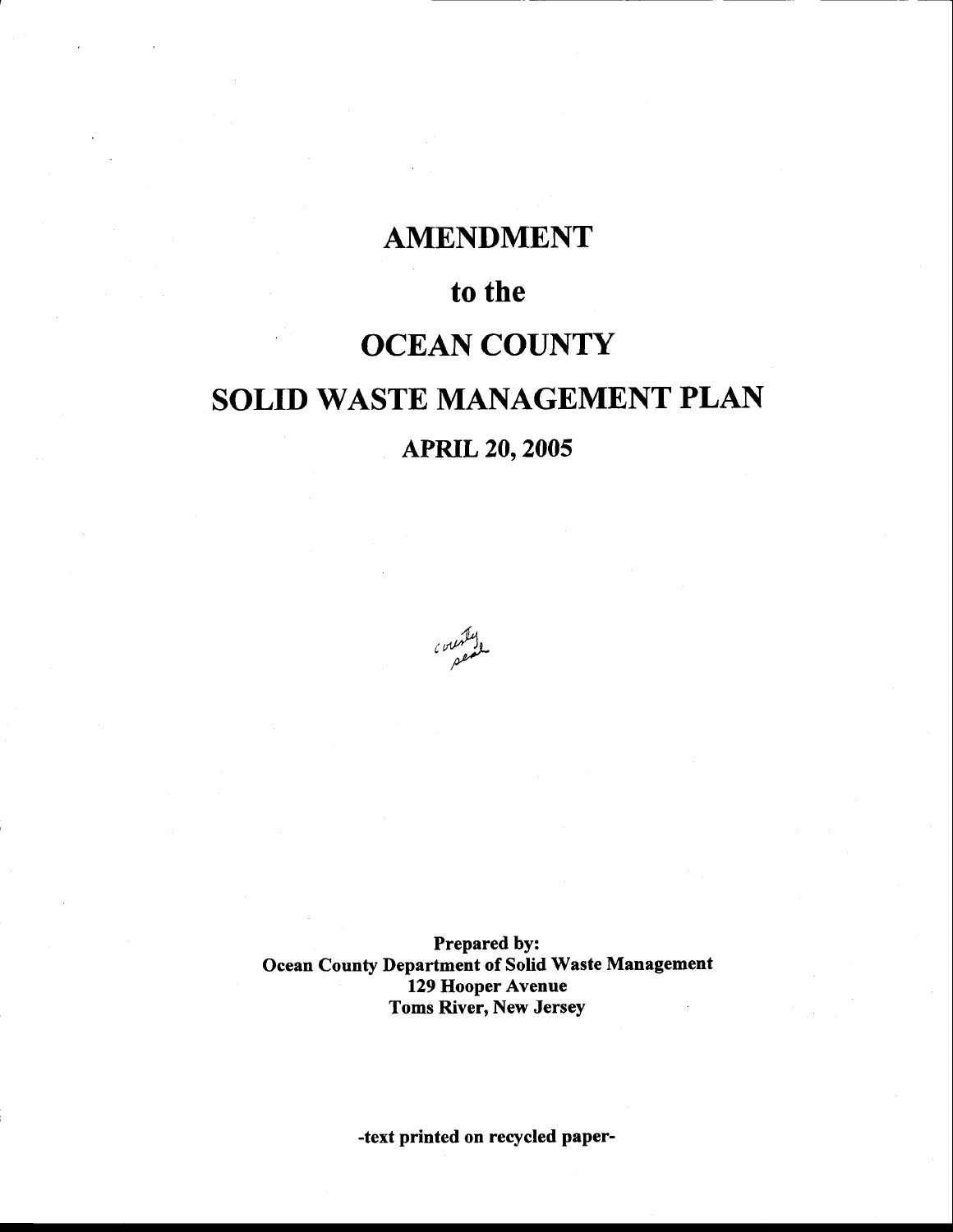JOHN C. BARTLETT, JR. FREEHOLDER - LIAISON

JAMES F. LACEY FREEHOLDER - LIAISON

SOLID WASTE ADVISORY COUNCIL THERESA LETTMAN, CHAIRPERSON JAMES M. BOEKHOLT, JR., VICE CHAIRPERSON.



#### **OCEAN COUNTY** DEPARTMENT OF SOLID WASTE MANAGEMENT

129 Hooper Avenue P.O. Box 2l9l Toms River, New Jersey 08754-2191 Telephone (732) 506-5047 FAX (732) 244-8396

June 3, 2005

Bradley M. Campbell, Commissioner NJDEP P.O. Box 402 Trenton, NJ 08625-0402

Dear Commissioner Campbell:

ERNEST J. KUHLWEIN, JR., P.E., P.P. **DIRECTOR** JOHN C. SAHRADNIK **COUNSEL** JOTN HAAS DISTRICT RECYCLING COORDINATOR

> On behalf of the Ocean County Board of Chosen Freeholders, I am enclosing the adopted Resolution and Amendment to the Ocean County District Solid Waste Management Plan. This Plan Amendment was adopted by the Board because of its desire to update the County Plan. A summary of the Amendment includes the following provisions: identifies the components of the County recycling education and outreach activities; establish the recycling requirements for generators of recyclable materials; requires the expansion of the County's recycling enforcement program; modifies the County's position concerning waste flow to bring it into conformity with the Atlantic Coast decision; revises the development plan for the Ocean County Landfill, Inc. so that a filled portion of the landfill can be redeveloped to accept bulky waste and construction/demolition debris; the approved Materials Reprocessing Facility is modified to allow its alternate duel use as a MPF/transfer station with a maximum capacity of 2,000 TPD; the Plan Amendment also permits the MPF/transfer station building footprint to be moved into the northern part of Block 2, Lot 769 and Lots 770.

> The Board appreciates your review of the adopted Amendment. lf you or your staff have any questions concerning the Amendment, please do not hesitate to contact me.

> > Very truly yours,

 $\epsilon$  and  $\epsilon$  the hours

Ernest J. Kuhlwein, Director

?

EK/JH/rp<br>Cc: Guy Watson, Chief, Bureau of Recycling & Planning John C. Sahradnik, County Counsel

Recycled Paper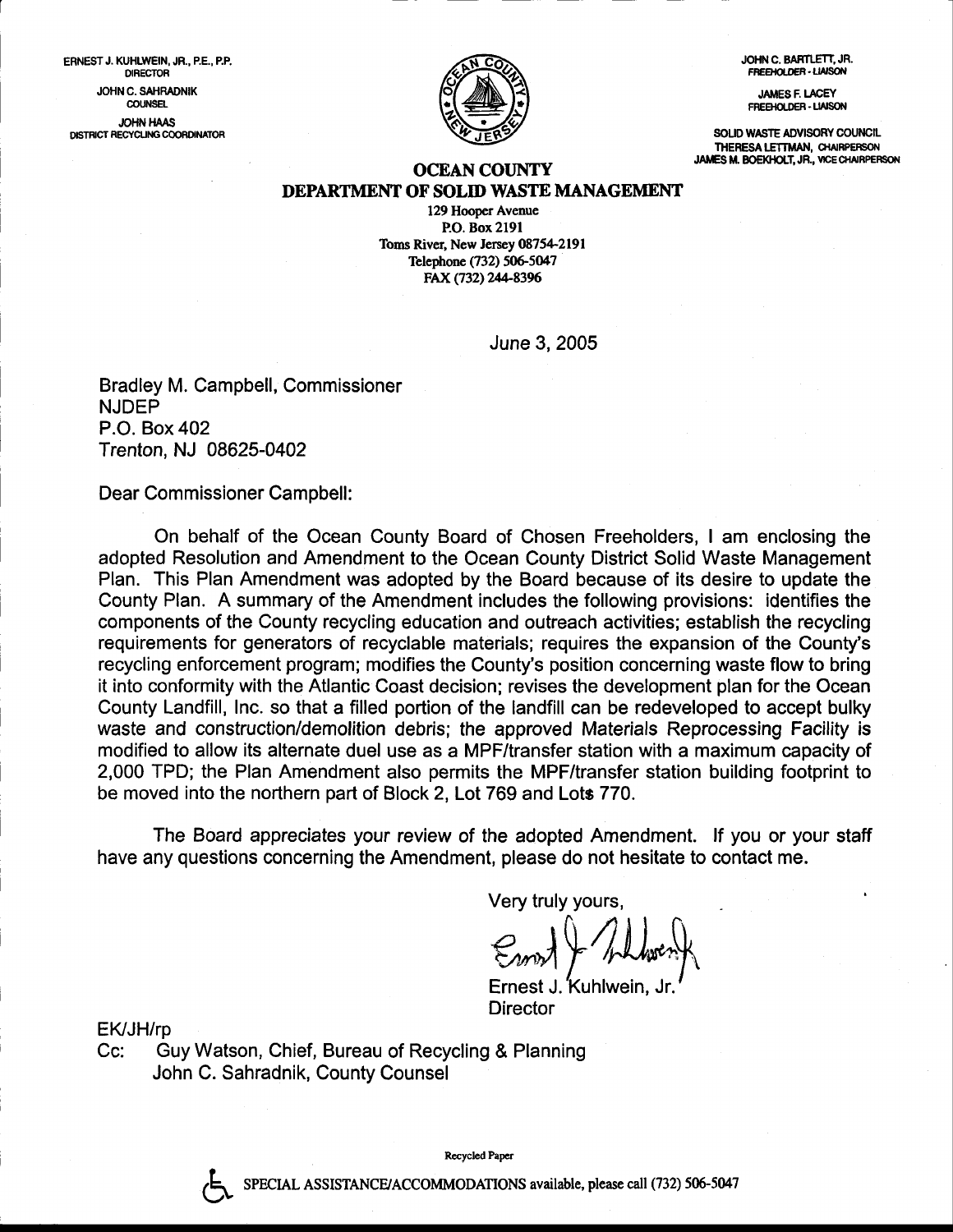#### OCEAN COUNTY BOARD OF CHOSEN FREEHOLDERS

Joseph H. Vicari, Director John C. Bartlett, Jr. James F. Lacey Gerry P. Little John P. Kelly Steven L. Pollock, County Administrator Daniel J. Hennessy, Clerk of the Board

#### OCEAN COUNTY SOLID WASTE ADVISORY COUNCIL

Theresa Lettman, Chairperson James Boekholt, Jr., Vice Chairman Alvin Burdge Ron Cop Greg Feeney Robert Haelig Benjamin R. Hanningan Charles Hesse Angela Kacsur Robert Kraft Margaret Livingston David Most Suzanne Plesnarski

Ernest J. Kuhlwein, Jr., Ocean County Department of Solid Waste Management Richard M. Warren, Ocean County Utilities Authority Robert lngenito, Ocean County Health Department

> John C. Bartlett, Jr., Freeholder Liaison James F. Lacey, Freeholder Liaison

#### OCEAN COUNTY DEPARTMENT OF SOLID WASTE MANAGEMENT

Ernest J. Kuhlwein, Jr., Director, Solid Waste Management John Haas, District Recycling Coordinator Laura Benson, Assistant County Counsel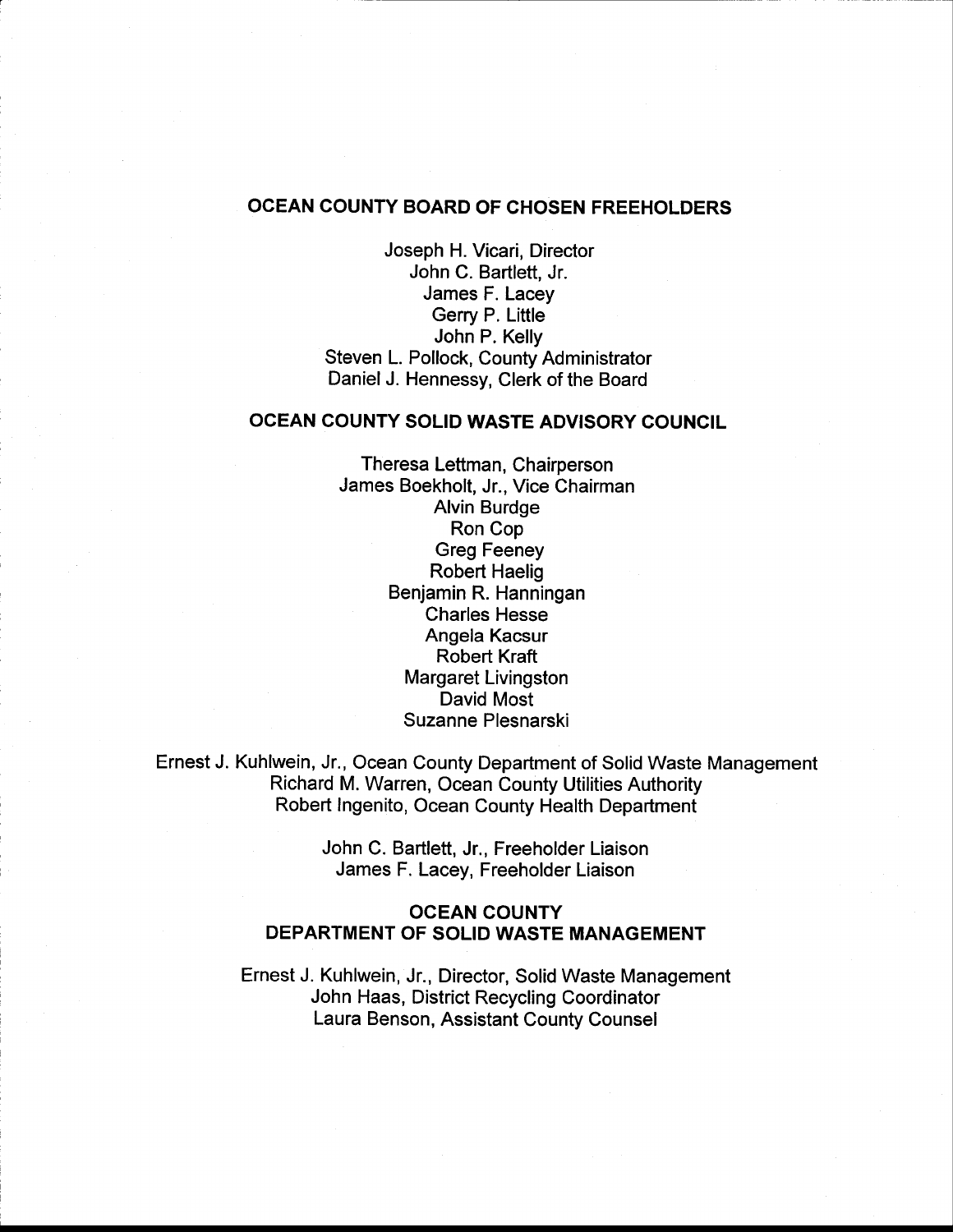## TABLE OF CONTENTS

| 1. | <b>Introduction</b>                                                              |  |  |  |
|----|----------------------------------------------------------------------------------|--|--|--|
|    |                                                                                  |  |  |  |
|    |                                                                                  |  |  |  |
| 2. | <b>Recycling</b>                                                                 |  |  |  |
|    |                                                                                  |  |  |  |
|    |                                                                                  |  |  |  |
|    |                                                                                  |  |  |  |
| 3. | <b>Solid Waste</b>                                                               |  |  |  |
|    |                                                                                  |  |  |  |
|    |                                                                                  |  |  |  |
|    |                                                                                  |  |  |  |
| 4. | Conclusion                                                                       |  |  |  |
|    |                                                                                  |  |  |  |
|    | <b>List of Appendices</b>                                                        |  |  |  |
|    | A. Ocean County Landfill - Vicinity Map                                          |  |  |  |
|    | B. Ocean County Landfill - Land Use and Zoning Map                               |  |  |  |
|    | C. Ocean County - Tons Processed 2004                                            |  |  |  |
|    | D. Household Hazardous Waste - Table                                             |  |  |  |
|    | E. Paint Management Program - Table                                              |  |  |  |
|    | F. Facilities Update                                                             |  |  |  |
|    | G. Response Document<br>H. Resolution of Adoption - Solid Waste Advisory Council |  |  |  |
|    | Resolution of Adoption - Board of Chosen Freeholders                             |  |  |  |
|    | <b>List of Tables</b>                                                            |  |  |  |
|    | A. Ocean County Landfill – Waste Flow Projections                                |  |  |  |
|    |                                                                                  |  |  |  |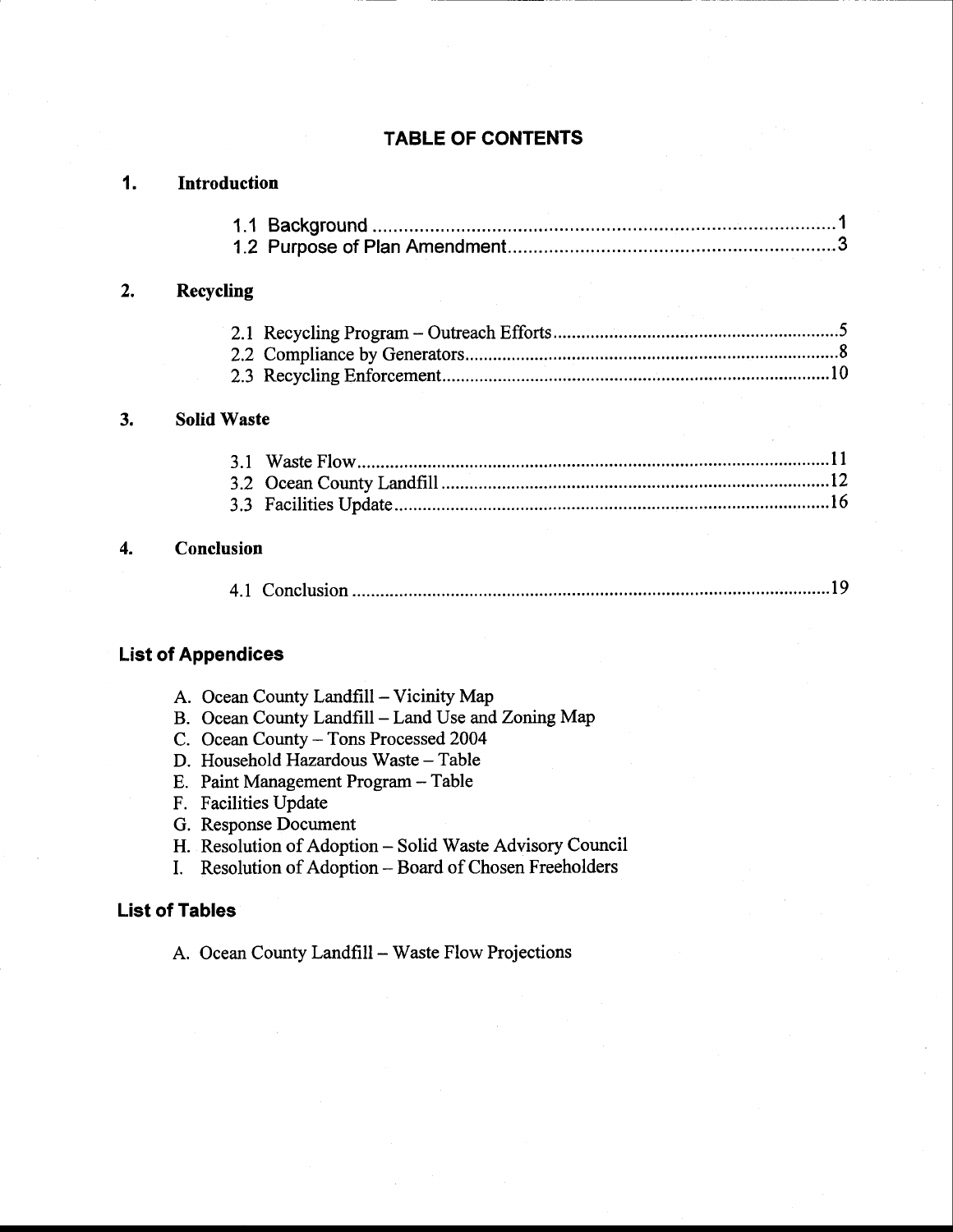### INTRODUCTION

### 1.1 BACKGROUND

This document is a proposed amendment to the Ocean County District Solid Waste Management Plan. The Solid Waste Management Act (NJSA 13:1E1 et seq.) requires the County to adopt such a plan and that it be amended as required by changing circumstances.

The original plan was adopted by the Board of Chosen Freeholders on July 17, 1979. Certain technical amendments were proposed on July 1, 198O and were approved by the Commissioner of the Department of Environmental Protection on July 31, 198O with certain additional modifications made on his initiative.

The Board of Chosen Freeholders has amended the County plan from time to time as required by changing circumstances. The most recent amendment was on April 3, 1996 and it added new mandatory recyclable materials, updates the list of plan approved facilities and uses of the Resource Recovery Investment Tax Fund.

The New Jersey Department of Environmental Protection has requested that the County re-certify its County plan. The proposed Plan Amendment set forth on the following pages has been drafted by staff and under the direction of the Board of Chosen Freeholders and in conjunction with the Solid Waste Advisory Council. A public hearing will be held on the proposal after which, with or without change, it will be adopted, by the Board and forwarded to the Commissioner of the Department of Environmental Protection for approval.

The County Plan continues to have the following elements:

- o Waste flow control to the extent permissible under the decision in Atlantic Coast Demolition & Recycling, Inc. v. Board of Chosen Freeholders of Atlantic countv, et al., 112 F.3d 652 (3d Cir. 1997) {"Atlantic Coast").
- An aggressive recycling effort to recover from the community solid waste stream all materials for which there are reuse opportunities.
- To encourage private sector recycling opportunities to reduce the solid waste stream and recover additional materials.
- Ocean County Landfill Corp., Inc. (OCLF), a privately owned state of the art double composite lined landfill for the disposal of solid waste.

#### Recycling

We can define recycling as the recovery of materials, which would otherwise be solid waste. Recycling is the first and the most important element of the

1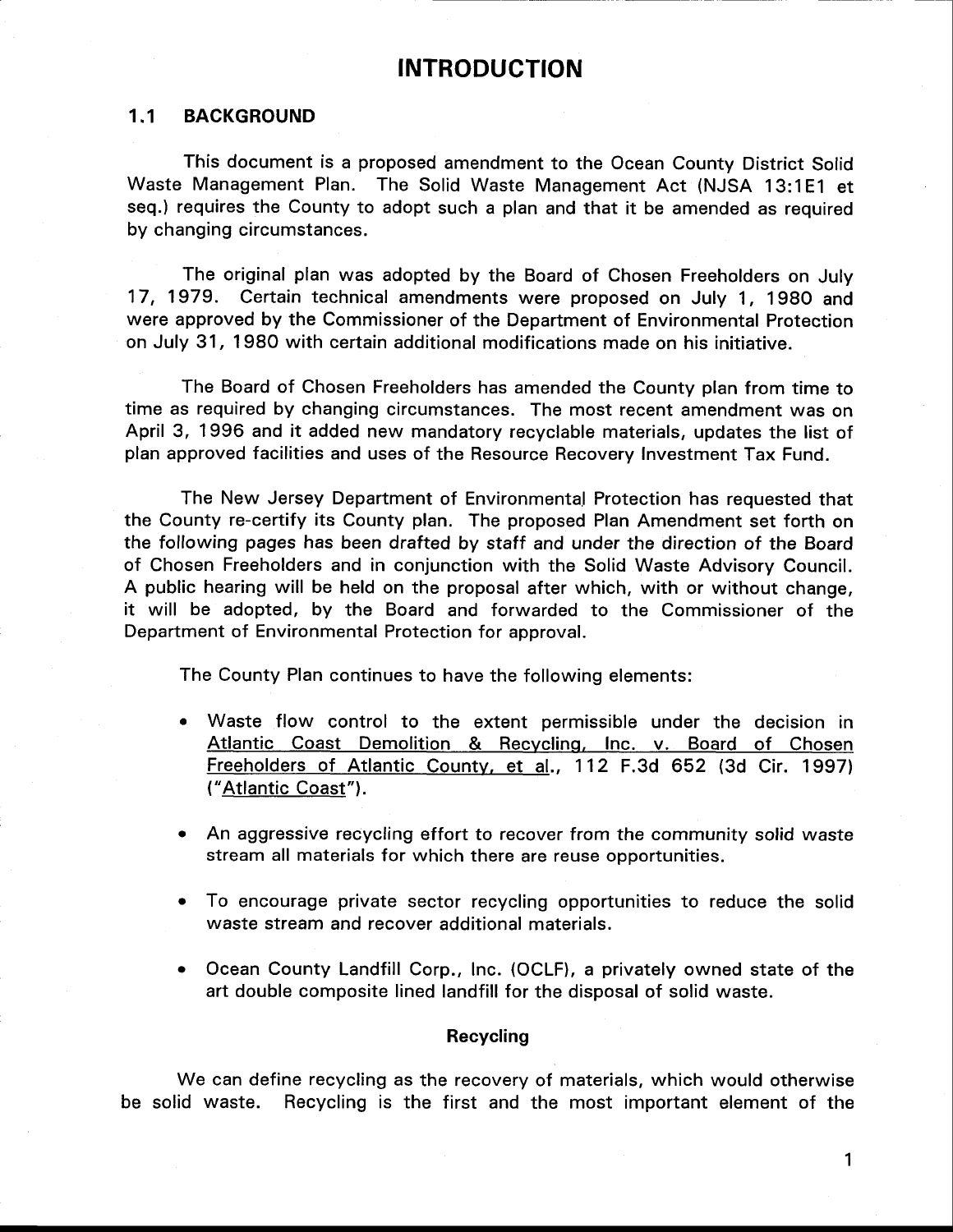County plan. Recycling provides significant economic, as well as, environmental benefits.

The County Recycling Plan continues to have the following elements:

The County operates the Northern Recycling Center including a Materials Processing Facility, large compost facility and resident recycling center. Please refer to Appendix C.

- The County operates the Southern Recycling Center including a recycling transfer facility, small composting facility and resident recycling center. Please refer to Appendix C.
- $\bullet$ The County's compost program processes vegetative materials at the following municipal sites: Dover Township, Brick Township, Manchester Township, Lacey Township, Beachwood Borough, Berkeley Township, Plumsted Township and Lakehurst Borough. Please refer to Appendix C.
- The County's Household Hazardous Waste Program manages more hazardous material than any program in New Jersey. Please refer to Appendix D.
- The County's Paint Management Program is the most comprehensive in New Jersey. Please refer to Appendix E.
- The County's Recycling Revenue Sharing Program has distributed \$5,000,000.00 to our municipalities since 1995.
- The number of Class B, C and D recycling facilities in the County Plan has decreased, and a need exists for additional facilities.
- The County's Computer Recycling Program will continue to accept computers and computer components from homeowners.
- The County's Municipal Recycling Mini Grant Assistance Program will assist the municipalities in implementing recycling programs in their community.

#### Landfill

Ocean County Landfill Corp., Inc. (OCLF) is an existing facility located on an approximately 725-acre tract on Route 70 in Manchester Township. OCLF has provided for the solid waste disposal needs of the solid waste generated from Ocean County for many years.

The Ocean County Solid Waste Management Plan continues to have the following elements: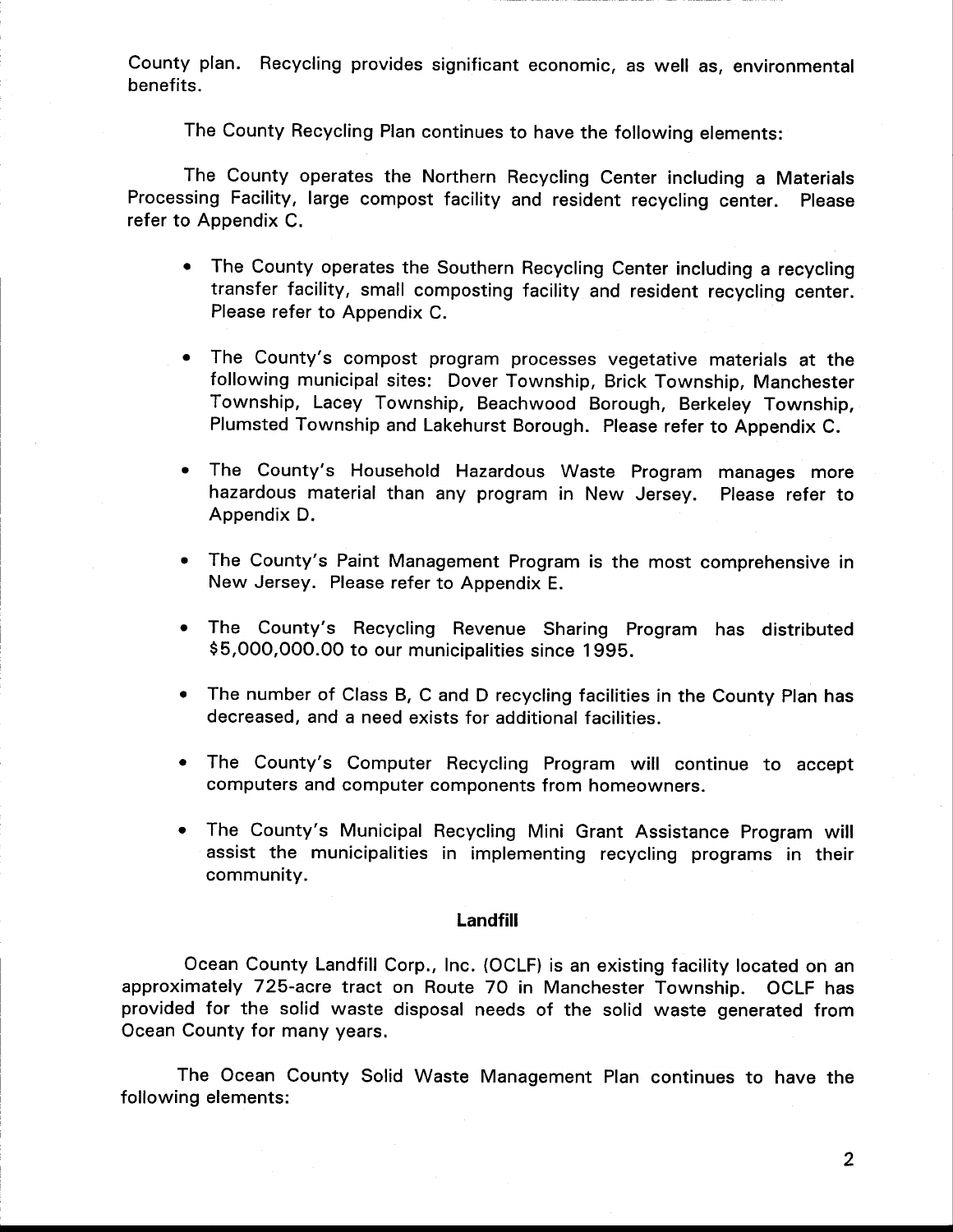- OCLF provides a facility with double composite liners and a leachate collection and treatment system.
- OCLF maintains a comprehensive methane gas collection system. A portion of the methane gas is converted into electric energy and sold to GPU.
- . OCLF maintains a system of forty-two (42) monitoring wells.
- OCLF constructed a new entrance on Route 70 with a deceleration lane to improve highway safety.
- OCLF provides substantial host community benefits including free or reduced disposal to some Manchester Township residents.
- OCLF has made a commitment to reserve the facility's capacity exclusively for Ocean County users.
- On August 31, 1994 Commissioner Shinn awarded OCLF a franchise for the solid waste disposal needs in Ocean County.
- All non-hazardous waste that is not recycled shall continue to be delivered to the OCLF disposal facility unless taken to a duly permitted out of state facility for disposal.
- . Pursuant to its franchise, OCLF shall continue to serve the needs of Ocean County until all of its permitted capacity is utilized.

#### 1.2 PURPOSE OF PLAN AMENDMENT

The Plan Amendment set forth on the following pages has been drafted by staff at the direction of the Board of Freeholders and in consultation with the Solid Waste Advisory Council. The Amendment makes the following changes in the County Plan:

- . Modifies the County position concerning waste flow to bring it into conformity with the Atlantic Coast decision.
- o Revises the development plan for OCLF so that a filled portion of the landfill can be redeveloped to accept bulky waste and construction/demolition debris. The approved Materials Processing Facility is modified to allow its alternate dual use as a MPF/transfer station with <sup>a</sup> maximum capacity of 2,000 TPD.
- The Plan Amendment also permits the MPF/transfer station building footprint to be moved into the northern parts of Block 2, Lot 769 and Lot 770.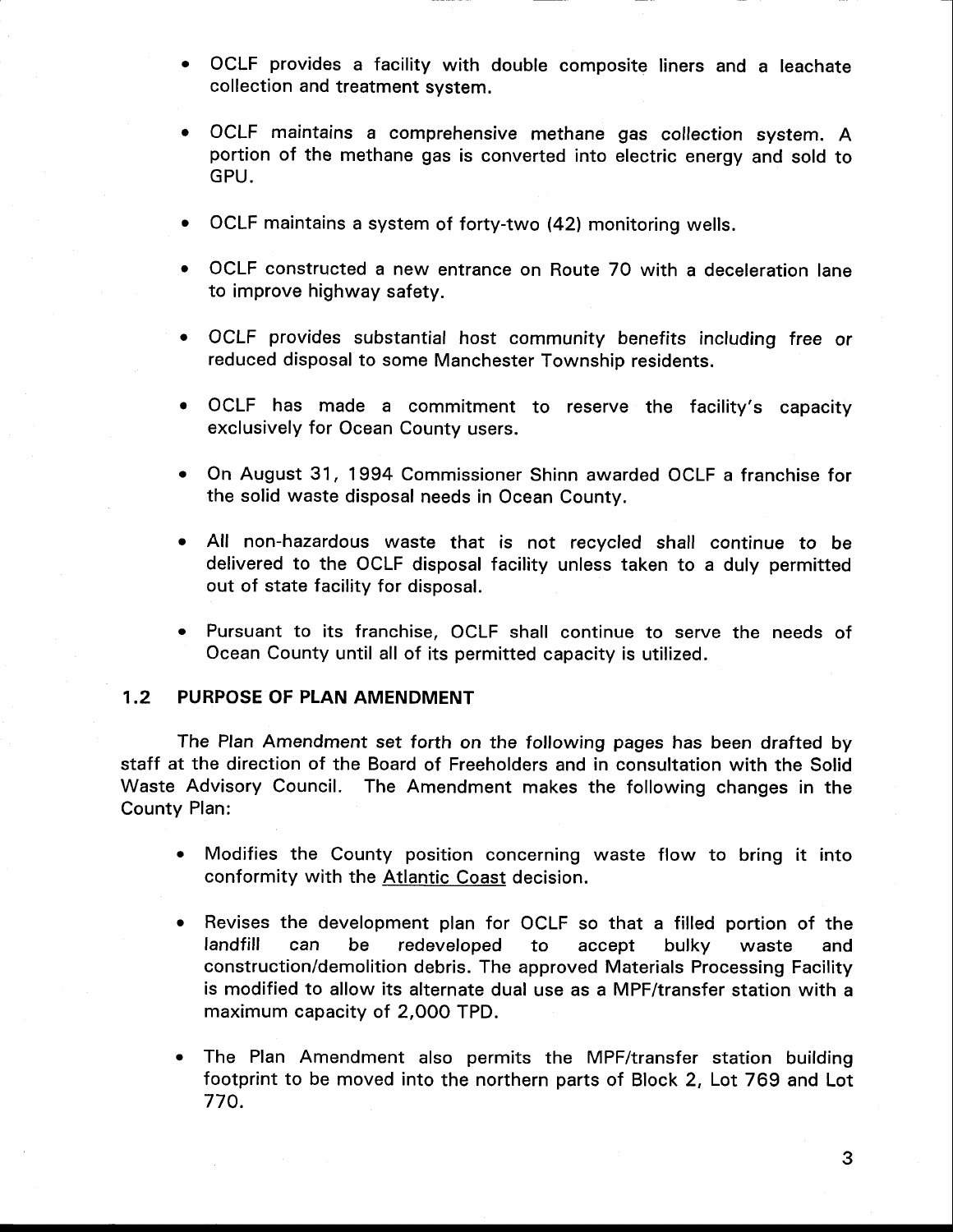- Establishes definitions and describes actions for generators of recyclables  $\bullet$ which are necessary to enable Ocean County to meet and exceed the 60% recycling goal established by state law.
- Requires the Ocean County Health Department to expand its recycling  $\bullet$ enforcement program within one year following the adoption of the Amendment.

4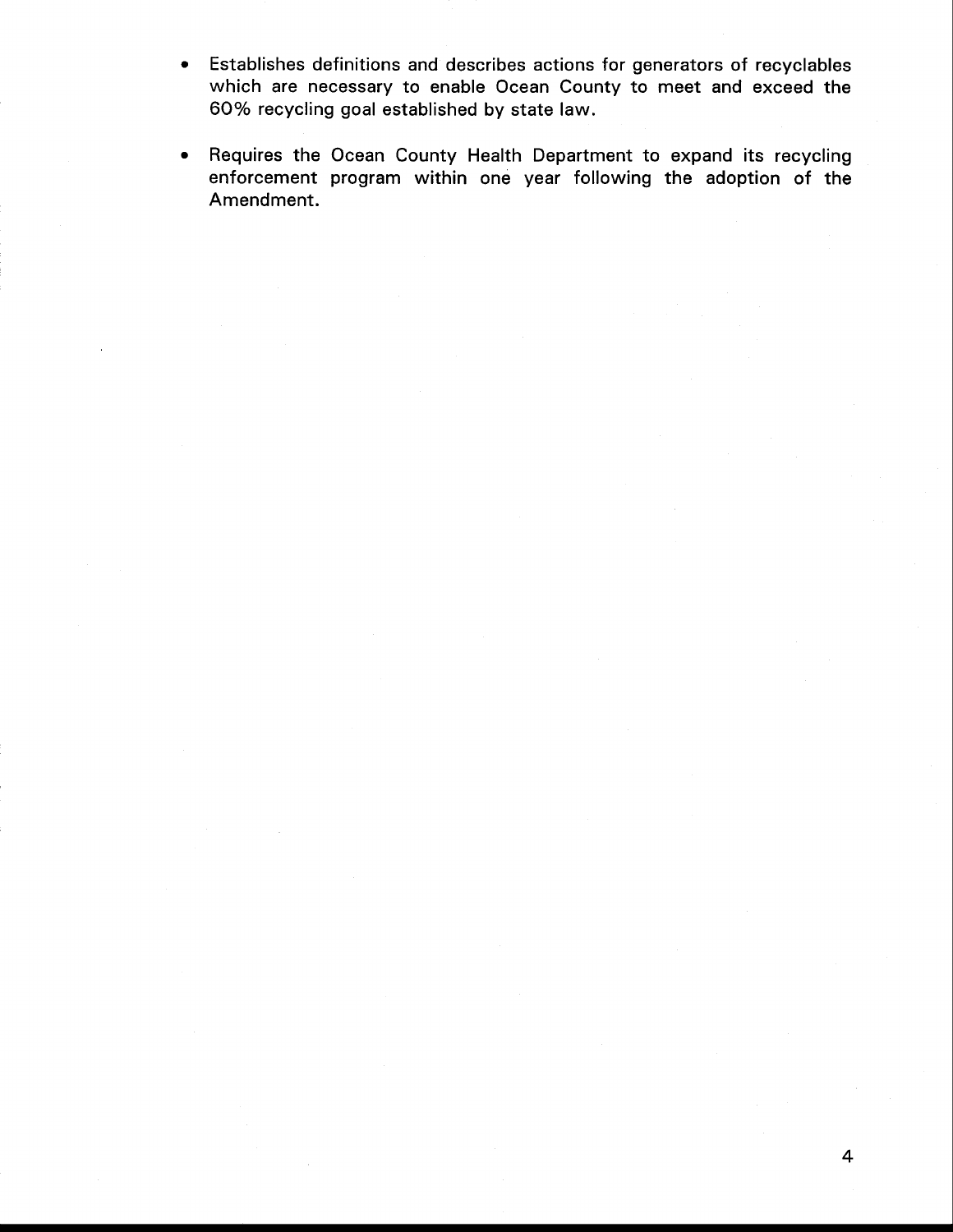## RECYCLING

#### 2.1 RECYCLING PROGRAM.OUTREACH EFFORTS

- $\bullet$ outreach and education has been a vital part of ocean county's Recycling Program from the beginning. The education activities noted below have helped make the county's program into the model program that it is today. The County offers various activities and resources to educate its residents about the benefits of recycling and source reduction. This is accomplished through the use of ocean county's Recycling Education center, Backyard Composting Demonstration Site, Master Composter Training Program, ocean County Recycles Newsletter, ocean County Solid Waste Management Website and Hotline, and Ocean County Recycles Teacher's Resource Guide to Recycling, Ocean County Recycling Directory, and various publications and recycled content promotional items.
- Ocean County Recycling Education Center This Center opened in 2OOO at the County's Northern Recycling Center in Lakewood Township and has enabled the County to provide further outreach about recycling and source reduction to its residents and schools. Teachers, students and organizations have the opportunity to listen to presentations by the County staff on Ocean County's Recycling Program prior to observing <sup>a</sup> tour of the County's Recyclable Materials Processing Facility (MPF). The Education Center also displays a scale model of the MPF so that visitors can get a closer look at how the facility operates. The Education Center is also used for training staff, Master Composter training, "How to" Compost classes by the Ocean County Master Composter volunteers, Rutgers Recycling Certification Series courses, and other environmental related events and presentations.
- Ocean County Backyard Composting Demonstration Site Since residents were very responsive to the County's pilot backyard composting project in 1995, when the County purchased approximately 1,5OO "Earth Machine" units for interested municipalities to conduct composting workshops, this site was developed to serve as a continuation of that project. The County's Backyard Composting Demonstration Site opened in 2000 at the Northern Recycling Center adjacent to the Recycling Education Center. The County built this site that displays various home composting units and an information Kiosk to further increase awareness about the many benefits of home composting, since it contributes to source reduction and is excellent to use for home gardening. While constructing the site, the County was also conscious to use recycled products such as benches, recycling containers, landscape ties, planters and bird feeders made from recycled plastic lumber, and also the signage welcoming visitors to the site is made from recycled plastic lumber. The County's compost was used for planting vegetation at the site as well. The demonstration site is open to the general public, for visiting school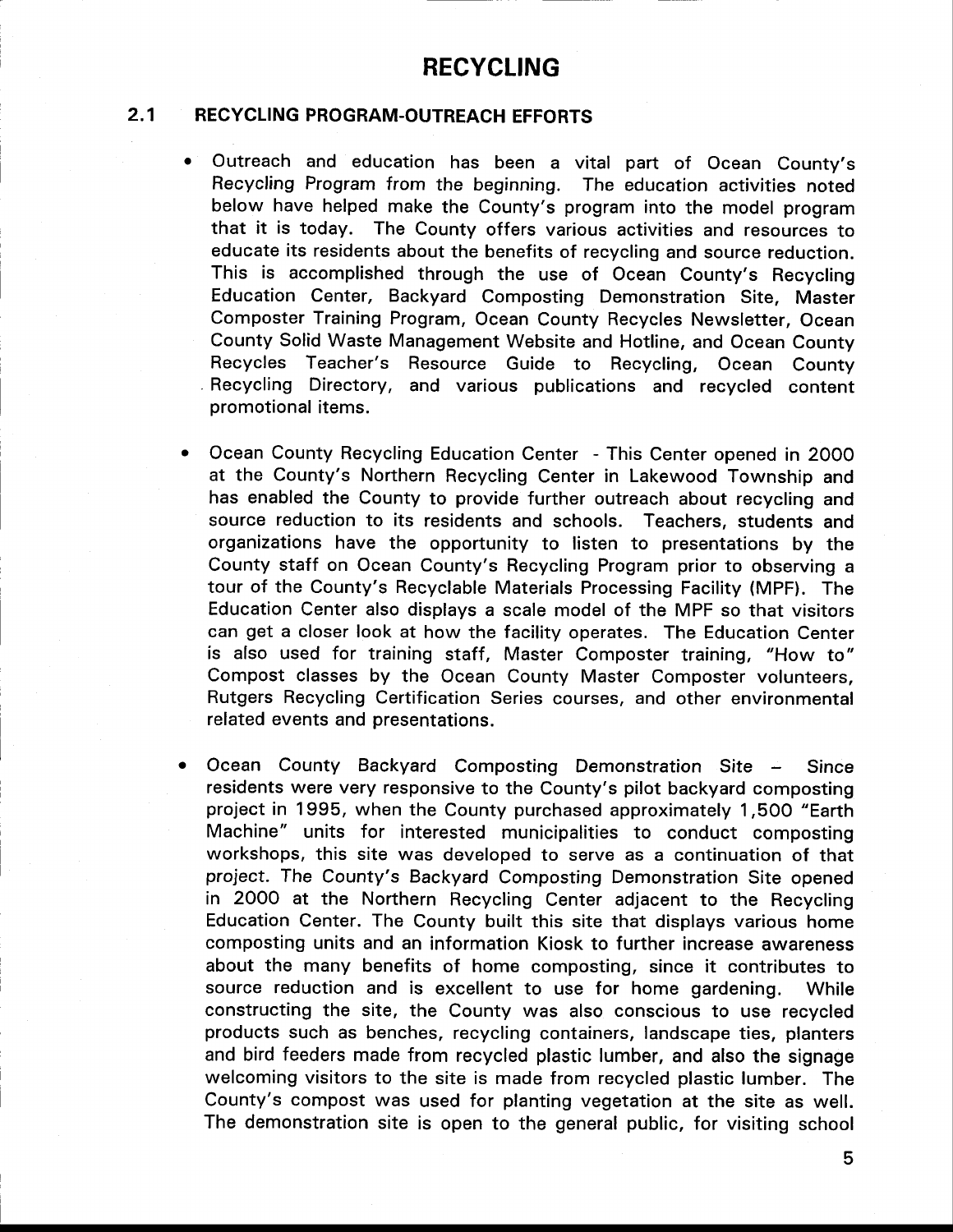groups and organizations, and as part of the Ocean County Master Composter Training Program, which also began in 2000. The County also uses the site for "How to" Compost classes, which are taught by its Master Composter volunteers. These classes are offered each spring and fall to interested residents free of charge to learn the basics of home composting.

- Ocean County Recycles Newsletter The County has been producing this quarterly newsletter since 1989, which is distributed to municipal government off icials, libraries, school officials, environmental commissions, county recycling and solid waste coordinators, Ocean County municipal recycling coordinators, environmental agencies and clubs, hospitals, chambers of commerce, garden clubs, campgrounds, senior groups, women's clubs, beach and yacht clubs, local landscapers, marinas, and Ocean County Master Gardeners and Master Composters. The newsletter covers the activities within the County's Solid Waste Management Program. Other related environmental activities within Ocean County are also covered.
- Ocean County Solid Waste Management Hotline 1-8OO-5S-RECYCLE -The County developed this Hotline in 1995, which provides information on solid waste management activities in Ocean County. The Hotline provides information with such things as the County's Household Hazardous Waste Collection Program, tire and paint management, hours of operation for the County's Recycling Centers and materials accepted at the Centers, disposal of asbestos and appliances, and the Backyard Composting Demonstration Site.
- Ocean County Solid Waste Management Website The website www.co.ocean.nj.us/recycle was created in 1999 and offers helpful information about programs and activities within the County's Department of Solid Waste Management. Information on such things as yearly recycled tonnage data for the County's 33 municipalities, publications, mandated recycling, municipal recycling coordinators, meeting schedules, the County's Recycling Centers and Recyclable Materials Processing Facility, Recycling Education Center, Master Composter Training Program, Backyard Composting Demonstration Site, Household Hazardous Waste Collection Program, Paint Management Program, and other recycling programs is accessible through the website.
- Ocean County Master Composter Training Program The County began its Master Composter Training Program in 2O0O with the opening of its Recycling Education Center and Backyard Composting Demonstration Site. The County offers this program free of charge to County residents familiar with gardening and composting who are interested in becoming trained Master Composter volunteers. The County provides twelve hours of training during a three-day period at its Recycling Education Center and Backyard Composting Demonstration Site. Upon completion of their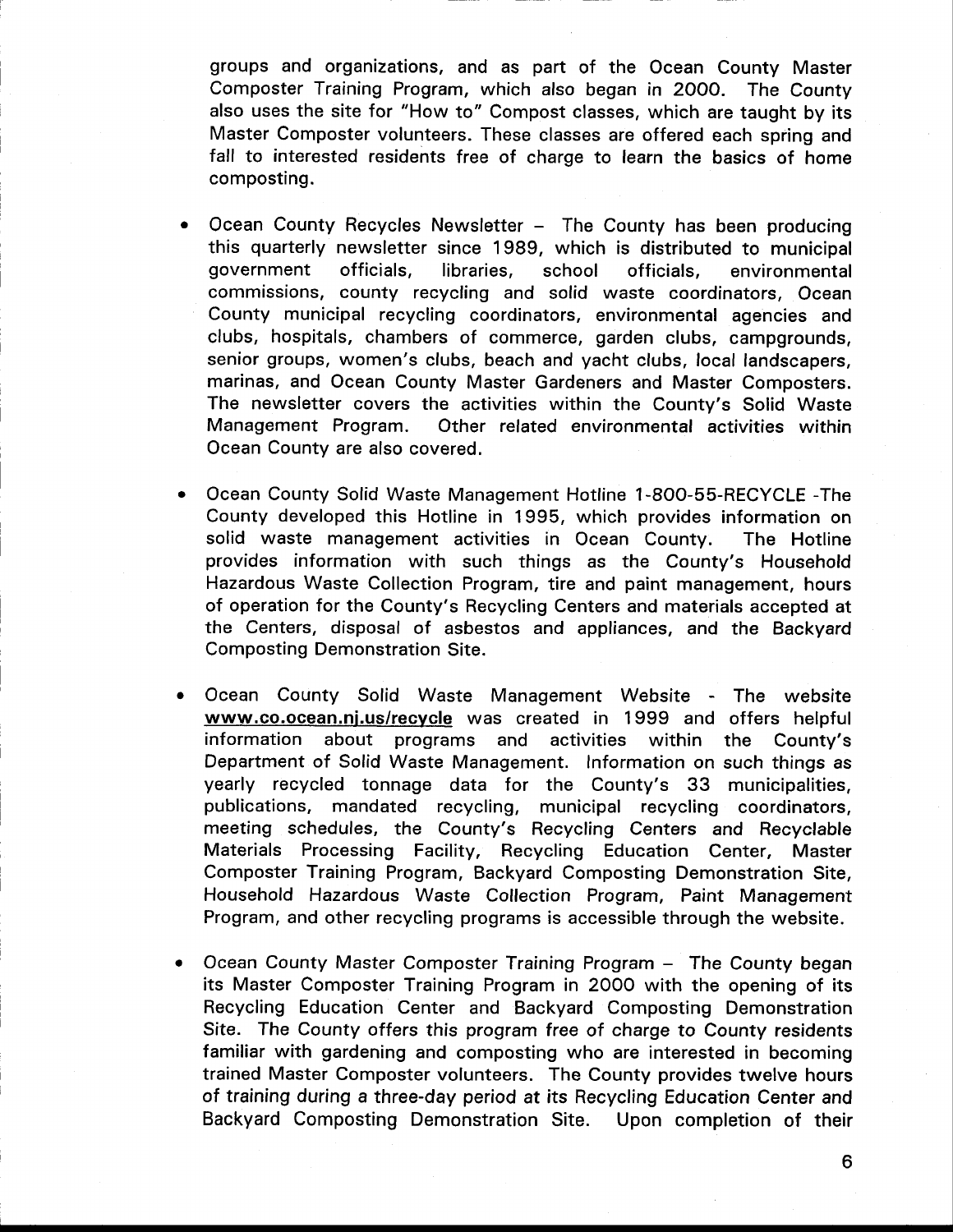training, volunteers receive a Master composter t-shirt, a compost bin, composting reference book, tote bag, pitchfork, thermometer, and <sup>a</sup> name badge that identifies them as an Ocean County Master Composter. As a Master Composter, volunteers are required to complete a total of 24 hours of service and community outreach for home composting. As part of their outreach, our volunteers have participated in teaching the County's "How to" Compost classes that are offered each spring and fall at the Education Center. The County decided to offer these classes in addition to the Master Composter training for those residents who just want to learn the simple basics behind composting. These classes run about an hour and a half. The County continues to receive a strong response from the public for registration to these classes and the feedback from residents who have taken the classes has been very positive. Other outreach activities that the County's Master Composter volunteers have participated in to support home composting are: speaking to community groups and schools, manning exhibits at the Ocean County Fair, garden shows, and other environmental events, as well as writing articles about composting for the ocean County Recycles newsletter.

- Ocean County Recycles Video & Teacher's Resource Guide to Recycling - The County originally developed this video and guide in 1995 with education and public relation consultants for distribution to the County's public and private schools to encourage our schools to get more involved with recycling. Both the Ocean County Recycles video and the Teacher's Resource Guide were recently updated in 2003 and 2OO4 to reflect the many new activities that have been added to the County's Recycling Program. The video is for all age groups and provides an excellent overview of the County's Recycling Program, which includes coverage of the County's Recyclable Materials Processing Facility and its recent improvements, compost operations, the Household Hazardous Waste Collection Program and Paint Management Program, computer recycling, and outreach/education efforts. The Teacher's Guide is designed for middle elementary grades and enables educators to integrate recycling activities into their lesson plans and focuses on the "3 R's", Reduce, Reuse and Recycle, while introducing both teacher and student to the environmental and economic benefits to recycling specific to the County's Recycling Program.
- Ocean County Recycling Directory The County developed this directory in 2OO3 to provide a convenient source of information for residents to refer to on recycling and solid waste management activities in Ocean County. The Directory includes information on the County's Recycling Plan, municipal recycling coordinators, mandated recycling, recycling collection, trash disposal, recycling drop-offs, non-traditional recycling, and private recycling centers. The County has 180,000 of these directories printed by the Asbury Park Press once annually in September. The Directory is inserted as a supplement in the Press and other local papers. Copies are also distributed to the County's Northern and

 $\overline{7}$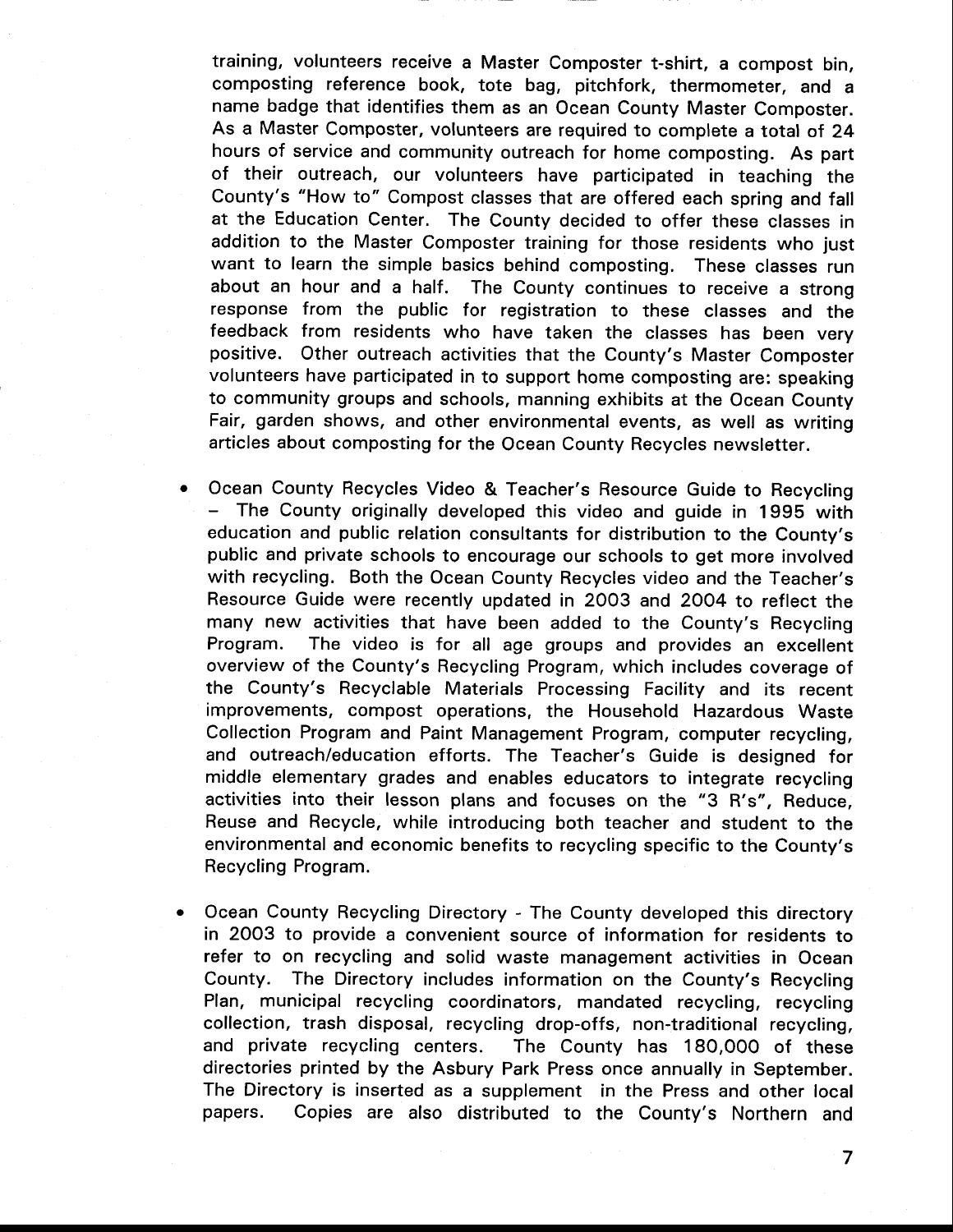Southern Recycling Centers and The County Connection, the County's store at the Ocean County Mall.

Publications and Promotional Items - The County has other various publications available on such topics as composting, grasscycling, Master Composter training, household hazardous waste, and the County's MPF. These publications are available at the Recycling Education Center for tour groups, the Department of Solid Waste Management office, at various public functions that staff and Master Composter volunteers attend, and many of them can also be downloaded off the Department of Solid Waste Management website. The County also stocks many various recycled content items such as paper and tire pens, blue jean and money pencils, magnets, information wheels on household hazardous waste and composting, seed packets, soy crayons, and coloring books made from recycled paper so that visitors to the County's facilities can see how you can "close the loop" by purchasing recycled content products. Also, these recycled content products are available at the many outreach functions County staff and Master Composter volunteers attend.

#### 2.2 COMPLIANCE BY GENERATOR

This section provides definitions and describes action by generators of recyclables, which are necessary to enable Ocean County to meet and exceed the 60% recycling goal imposed by State Law.

Residential Compliance Requirements (single family and up to four family housed).

• Citizens are responsible for source separating mandated items according to municipal ordinances and delivering them to the municipal collection system (whether curbside collection, bulk center or drop-off center).

Multi-family Compliance Requirement (condominiums, townhouses, low and highrise apartments).

- o Drop-off centers (bulk centers) must be established and maintained so that they are conveniently accessible to residents. These centers must be physically separated from the garbage collection location, but must be on the development premises. Curbside collection may be made available in place of, or in conjunction with, these drop-off centers.
- It must be clear to an inspector that the recycling system is being serviced: i.e. containers must be clearly marked and the area neatly maintained; there must not be garbage in the recyclables or recyclables in the garbage; container capacity must be adequate to hold materials between pick-ups.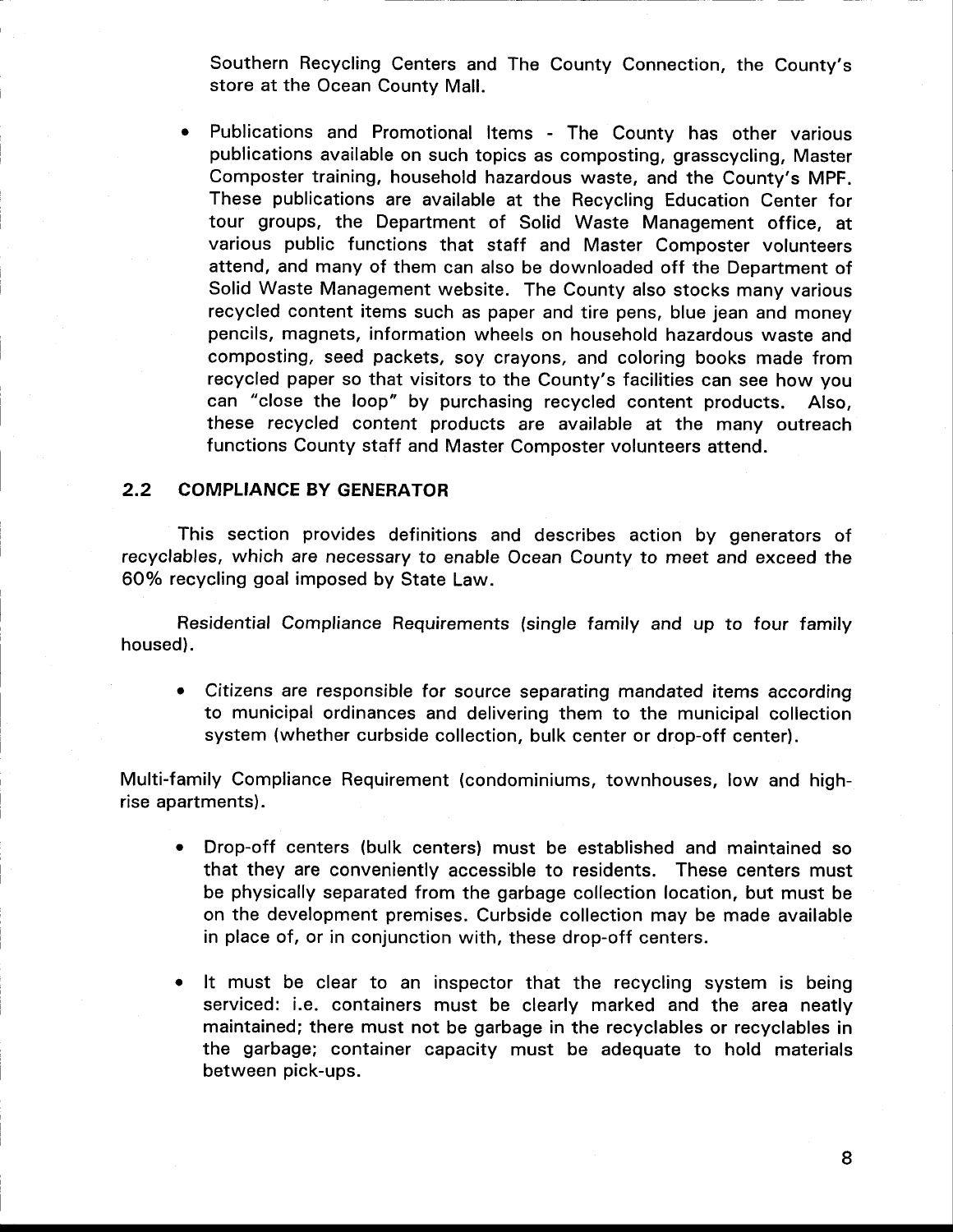- The recycling system must provide for all mandated recyclables as required by the municipal ordinance and the County Plan. The recycling system must utilize separate containers for each recyclable material. In no case are recyclables allowed to be commingled with garbage.
- The Management is responsible for setting up and maintaining the recycling system. Violations and Penalty Notices will be directed to the Management. The Management will be expected to correct violations promptly and to make necessary direct contacts with residents. The Management is responsible for arranging to have recyclables picked up and for resolving any problems with the transporter of recyclables, solid waste and recyclables haulers, inspections, violation notices. and/or summonses, etc., at transfer stations, landfills, and recycling centers.
- Notification and collection rules shall be issued by the Management to new tenants when they arrive and to all residents every three months. Copies of these notices, or other proof of distribution of the notices, must be sent to the municipal recycling coordinator at the time of each mailing or distribution.
- The Management is responsible for obtaining information in order to make reports to the municipality at least every three months on the tonnage of materials recycled. Arrangements with recycling companies or with haulers handling recyclables should include provisions for obtaining this information. Documentation must be maintained by the Management. When the municipality provides recyclables collection service, reporting and proof are not needed.

Commercial and Institutional Compliance Requirements (retail, wholesale, restaurants, taverns, schools, institutions, warehouses, construction sites, factories, offices, etc.)

- The owner/operator/contractor is responsible for seeing that a recycling system is established and that it is operated in compliance with the requirements of the municipal ordinance and this Plan.
- The recycling system must provide for any mandated recyclables in the commercial waste stream. The recycling system may utilize separate containers for each recyclable material.
- It must be clear to an inspector that the system is being serviced: i.e., containers must be clearly marked and the area neatly maintained; there must not be garbage in the recyclables or recyclables in the garbage; container capacity must be adequate to hold materials between pick-ups.
- . The owner/operator (or in case of construction, the contractor) is responsible for setting up and maintaining the recycling system. The owner/operator/contractor is responsible for receiving and responding to

9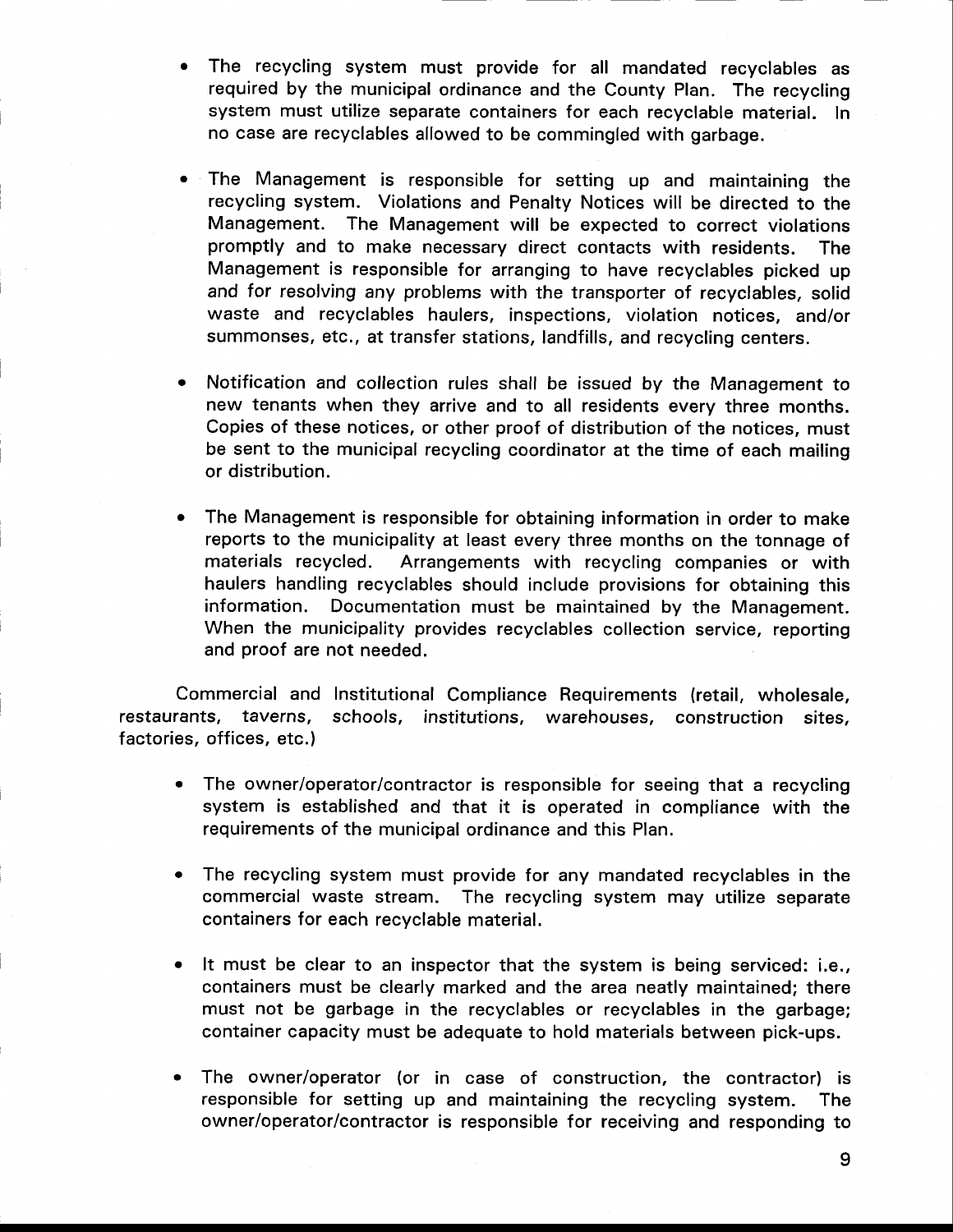Warnings, Notices of Violation, and Penalty Notices and for correcting violations. The owner/operator/contractor is responsible for resolving problems, which arise from the improper use of containers and for training employees to understand and use the recycling system.

- The owner/operator/contractor is responsible for arranging for recyclables to be moved from the premises and for assuring that they go into the recyclables market. The owner/operator/contractor may make arrangements to deliver the recyclables to municipal collection system (drop-off center or curbside collection) if permitted by the municipality. Otherwise, the owner/operator/contractor is responsible for arranging to have recyclables picked up and for resolving any problems with the transporter of recyclables. Solid waste and recyclables haulers, municipal or private, are responsible for what they pick up. They wilt be subject to inspections, violation notices, etc. at transfer stations, landfills, and recycling facilities if violations occur.
- If patrons, customers or employees are involved in the waste disposal process (i.e. fast food stores or company cafeteria), the recycling system must allow for this and include notice to customers as to their responsibilities.
- The owner/operator/contractor must arrange to obtain documentation in order to report at least every three months (or as specified by the municipality) the tonnages of materials recycled or else he/she must arrange to have the collector provide that documentation directly to the municipality.

Swimming beach compliance requirement:

- All swimming beaches along the ocean, bay, rivers and lakes in Ocean County that are of sufficient size to be serviced by lifeguards shall provide recycling containers and a recycling collection program for commingled bottles and cans.
- This requirement is applicable to municipal, county and state swimming areas, as well as private swimming areas.
- The commingled bottles and cans must be source separated; no recyclables are permitted in the garbage put out for collection; no garbage is permitted to be mixed in with the recyclables.

#### 2.3 RECYCLING ENFORCEMENT

The Ocean County Health Department is responsible for inspecting solid waste, recycling and composting facilities and they have conducted an active inspection program of these facilities for a number of years. In 2004 the Ocean County Health Department began a program of inspecting schools and multi-family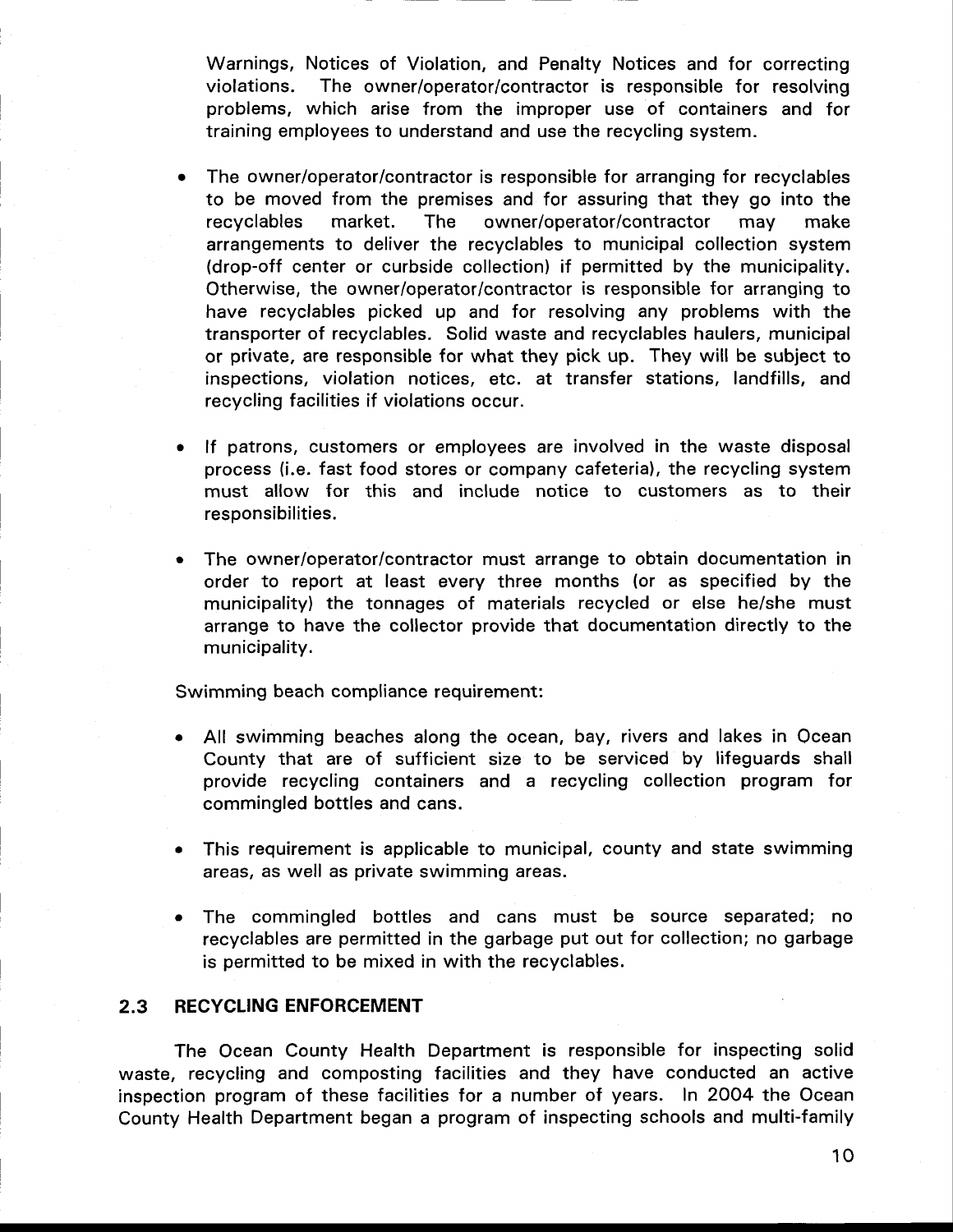dwellings to check the compliance with these generators of recyclables. The impact of these inspections has been positive.

The Ocean County Health Department is strongly encouraged to expand its inspection program to check compliance by generators including multi-family dwellings, commercial sector, institutions, and swimming beaches. Within one year of the adoption of this Amendment the Ocean County Health Department shall implement an expanded inspection program. ln addition, the Ocean County Health Department should evaluate its enforcement protocol and penalties and increase the penalty assessment for repeated offenses. The penalty aspect of Generator enforcement procedures should be reasonable and conducive to settlement without the cost of litigation. lt is also expected to raise the awareness of the Generator and deter continued non-compliance with the recycling laws.

## SOLID WASTE

#### 3.1 WASTE FLOW

Historically, Ocean County has relied on the Ocean County Landfill Corp., lnc. facility (OCLF) in Manchester Township for the proper disposal of all its solid waste. Waste has been directed to the OCLF for many years as a provision of the Ocean County District Solid Waste Management Plan. New Jersey's system of self-sufficiency and mandatory waste flow control was overturned in Atlantic Coast insofar as it discriminated against interstate commerce by barring the use of out of state disposal sites. As a result, the New Jersey Department of Environmental Protection (NJDEP) is requiring all counties to update their District Solid Waste Management Plan to the extent necessary to bring them into compliance with the decision in Atlantic Coast.

As stated previously, Ocean County's District Solid Waste Management Plan had directed all municipalities to dispose of solid waste at OCLF in Manchester Township. Provisions of the court decisions prohibit the County from directing waste to OCLF when the generator of the material wishes to dispose of it out-ofstate. Henceforth, the County will not prohibit solid waste from leaving Ocean<br>County with an intended out-of-state disposal location. This sets forth the County with an intended out-of-state disposal location. County's new strategy with respect to interstate waste flow.

The Atlantic Coast decision did not, however, invalidate that aspect of New Jersey's waste flow control system, which regulates the intrastate flow and disposal of waste. In I/M/O Allegations of Violations of A. Fiore & Sons, Inc., 305 N.J. Super. 192, 207 (App. Div. 1997) the Appellate Court noted that the Atlantig Coast decision "did not vacate or void the New Jersey intra-state system of solid waste disposition" and held that flow control requirements which affect only the intrastate flow of waste remain enforceable. Therefore, with respect to any waste not taken out-of-state for disposal, no change is being made in the waste flow previsions of the current Plan, which require delivery of such waste to the OCLF site in Manchester Township for disposal. Retaining intrastate flow control is consistent with OCLF's entitlement to receive such waste under its franchise. lt is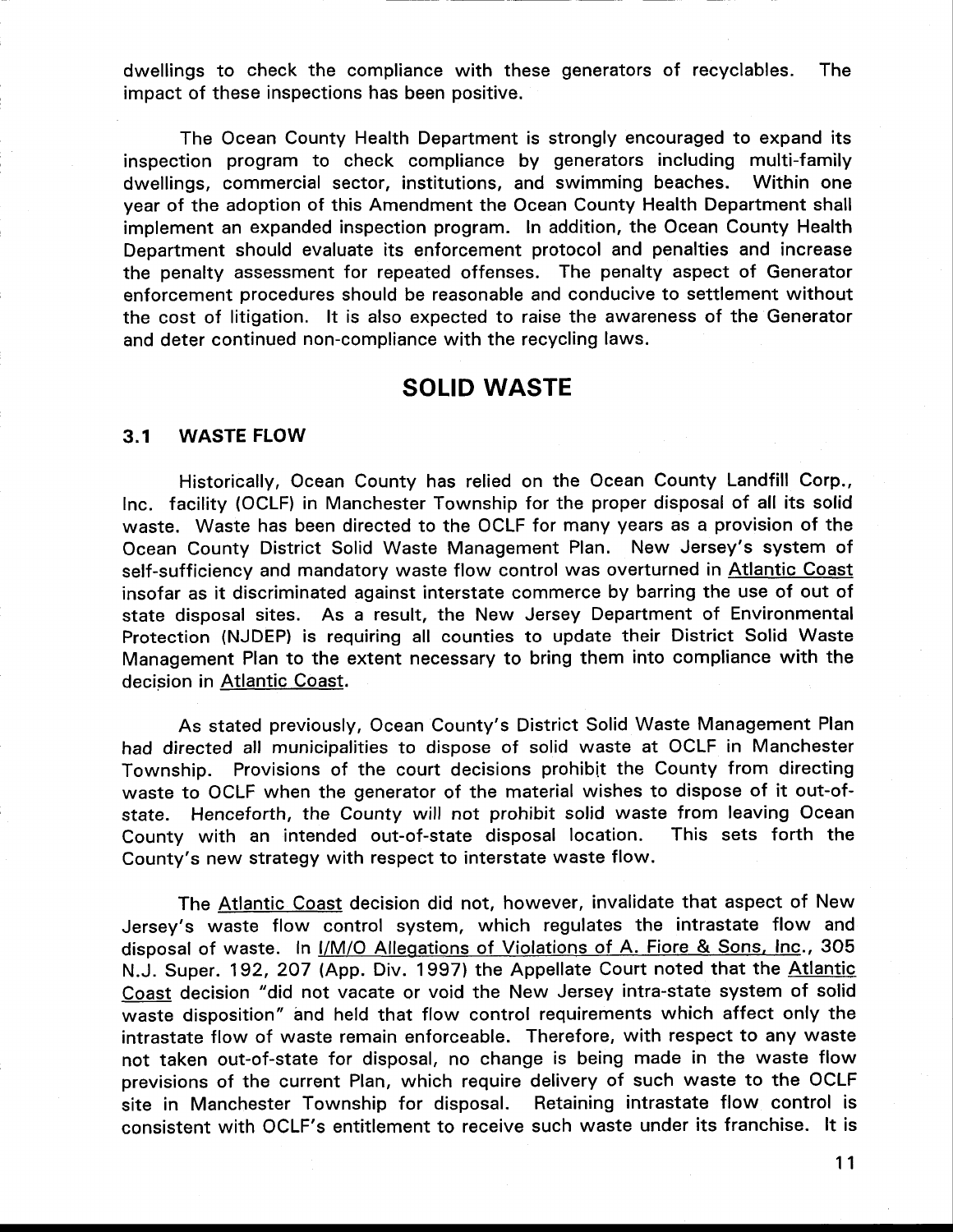also a strategy retained in the post-Atlantic Coast District Plan updates adopted by Monmouth County and Cape May County and approved by the NJDEP.

ln summary, the County hereby amends it plan to require that all waste generated in Ocean County, which is not disposed of outside the State of New Jersey, is to be disposed of at OCLF. Such a mandate is consistent with the directives established in Atlantic Coast and subsequent case law and is also in compliance with the NJDEP regulations. The Atlantic Qoast decision only invalidated flow control regulations that burdened interstate commerce by discriminating against out-of-state facilities. Contrary to the regulation in Atlantic Coast, however, this amendment would not prevent haulers from disposing of solid waste at out of state facilities, but would only regulate that waste which is going to be disposed at in-state facilities.

#### 3,2 OCEAN COUNTY LANDFILL

The Ocean County Landfill Corp., lnc. facility (OCLF) currently operates under New Jersey Department of Environmental Protection (NJDEP) Solid Waste Facility Permit No. 1518000689E1 and is located at2498 Route 70 in Manchester Township, New Jersey. The facility is bordered on the north by Route 70 on the east by the Toms River, and on the west by Route 571. The facility has been an active landfill disposal facility since 1972. OCLF is the designated disposal facility in the Ocean County Solid Waste Management Plan (OCSWMP) and is currently the only active landfill disposal facility in Ocean County.

The current Solid Waste Facility (SWF) Permit was amended in March 2001 to allow for certain capacity modifications and development of a Material Recovery Facility (MRF) for Type 13C waste. Pursuant to the OCSWMP and its franchise, OCLF is to provide disposal capacity for all non-recyclable waste generated in Ocean County through the year 2O15. The March 2001 capacity modification, including the approved MRF, was intended to ensure sufficient capacity to meet the growing population and waste generation needs of the County.

Since that approval, waste deliveries to OCLF have continued to exceed previous projections. During the years 2OO2 and 2003, waste generation increased at a rate of nearly 1O percent annually. lt appears that new construction, both residential and commercial, and population increases are mainly responsible for the increase in solid waste generation. lf this trend continues, OCLF will run out of disposal capacity before the end of 2015.

The original projections prepared by the County for solid waste requiring disposal at OCLF estimated that approximately 437,2OO tons of waste would require disposal in the year 20O4 (Ocean County Solid Waste Management Plan Amendment, February 1991). Subsequent projections made by the landfill's engineer EMCON in 1999 in conjunction with the 2OO1 permit modifications estimated that approximately 531,967tons would require disposal in the year 2OO4. Actual waste deliveries amounted to over 617,000 tons, which greatly exceeded both the original and revised projections.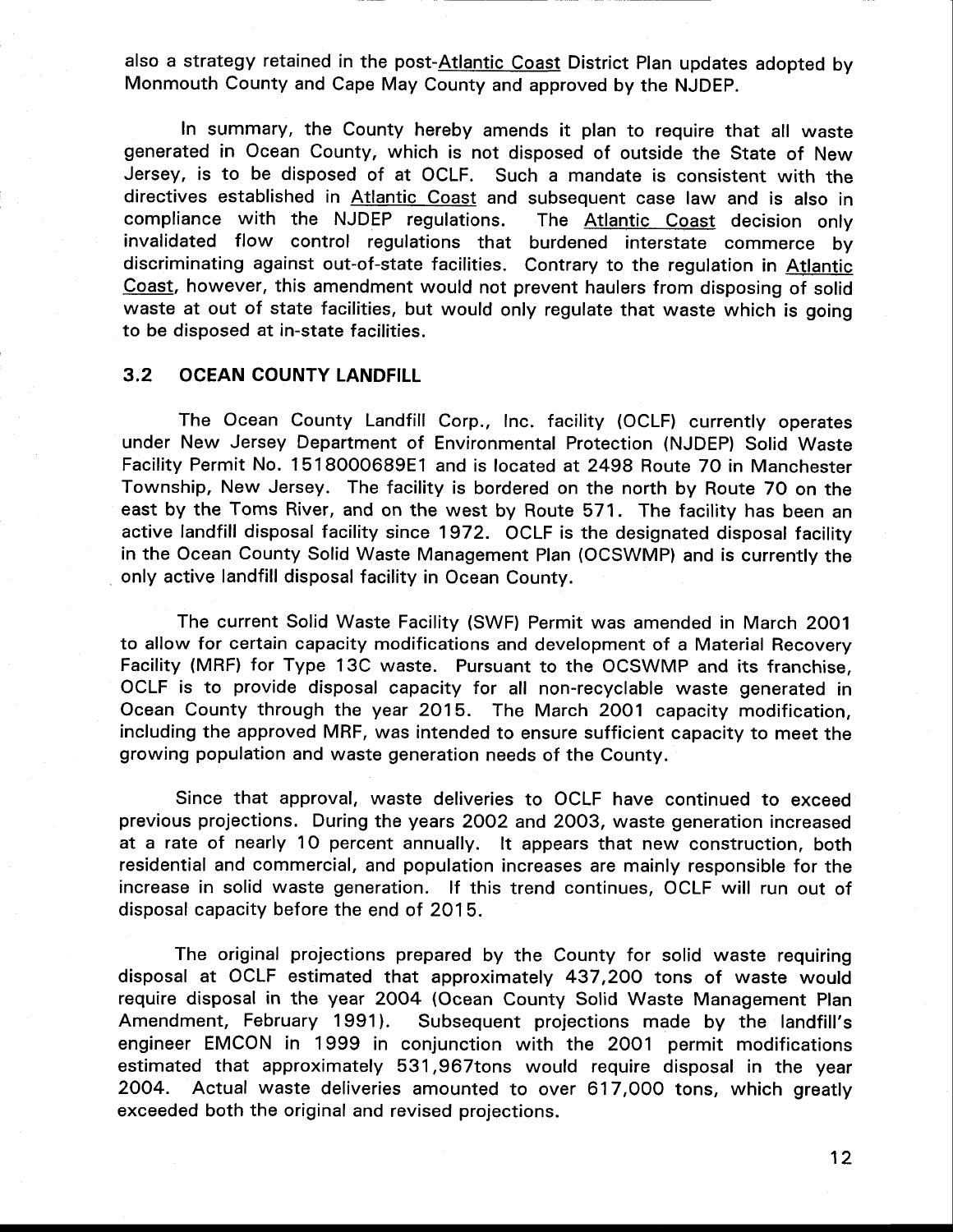In response to this significant deviation between projected and actual waste flow, EMCON prepared revised projections in January 2005, based upon the continuation of the nearly 10% annual growth in waste deliveries which was exhibited in 2QO2 and 2003. Based on these 2005 projections, it is estimated that approximately 5 million tons of additional waste could need to be disposed of at OCLF through the year 2015.

As of March 28,2004, approximately 14.5 million cubic yards of airspace was available for landfill operations (solid waste, daily cover, and intermediate cover).

This amendment to the OCSWMP does not involve the development of any new solid waste facilities. The amendment would allow for the replacement of landfill space in a previously filled area without an increase in the current landfill footprint and with no increase in the currently approved maximum elevation of the landfill. This ability to manage the increased waste flow would be enhanced by utilizing the approved MRF as a transfer station, which is capable of transferring up to 2,OOO tons per day (TPD) of waste for off-site disposal.

The modification will meet the projected capacity shortfall without increasing the capacity of the existing landfill beyond the existing landfill footprint and without increasing the maximum approved elevation.

Specifically, as part of this plan amendment the original landfill area will be redeveloped to accept bulky waste and construction and demolition (C&D) debris and the approved MRF is modified to allow its alternate dual use as a solid waste transfer station with a maximum capacity of 2,OOO TPD. The plan amendment would also permit the MRF/Transfer Station building footprint to be moved into the northern parts of Block 2, Lots 769 and 77O. Despite this reconfiguration of the footprint, the remaining areas of these two lots would continue to provide approximately 500 feet of buffer distance to the facility property boundary.

The utilization of the original landfill for bulky waste/C&D disposal will provide for approximately 2.5 million tons of additional disposal capacity. The alternate utilization of the MRF as a solid waste transfer station with a design capacity of up to 2,000 TPD will provide the ability to manage peak waste delivery periods and to preserve the additional 2.5 million tons of disposal capacity required to meet the projected shortfall.

The Bulky Waste and C&D Landfill will be developed over previously developed landfill areas, which are already included in the OCSWMP. The existing SWF permit and OCSWMP previously authorized the development and operation of a MRF.

The facility site is located at 2498 Route 70 in Manchester Township, New Jersey. The facility site consists of 43 lots, which encompass approximately 725 acres of land.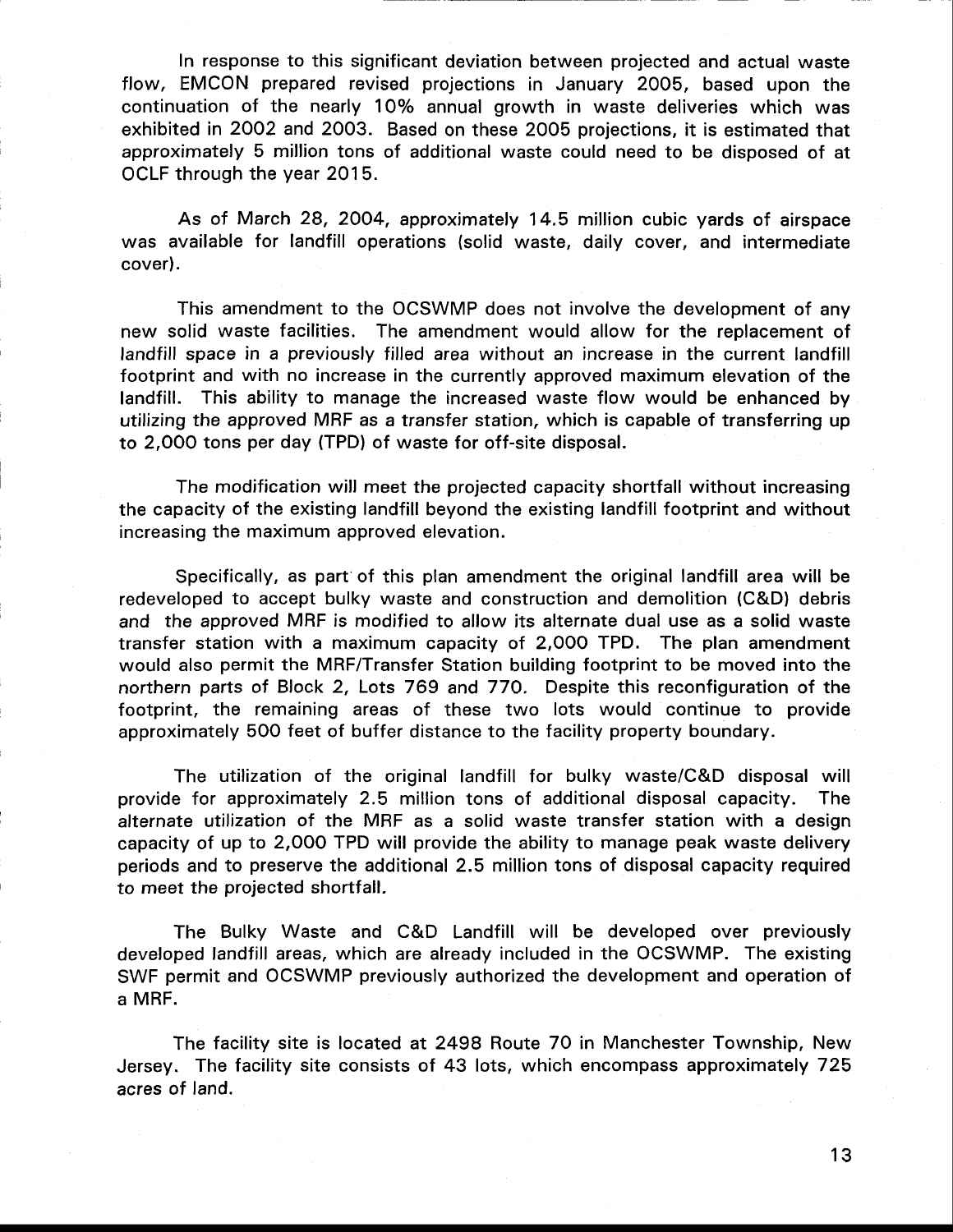The following table lists the blocks and lots, which comprise the facility site as per the Ocean County Solid Waste Management Plan, February 1991. Those lots, which cannot be used for the handling, processing or disposal of solid waste are indicated. These lots are used as buffer areas, but can include ancillary facilities such as access roads and stormwater recharge basins.